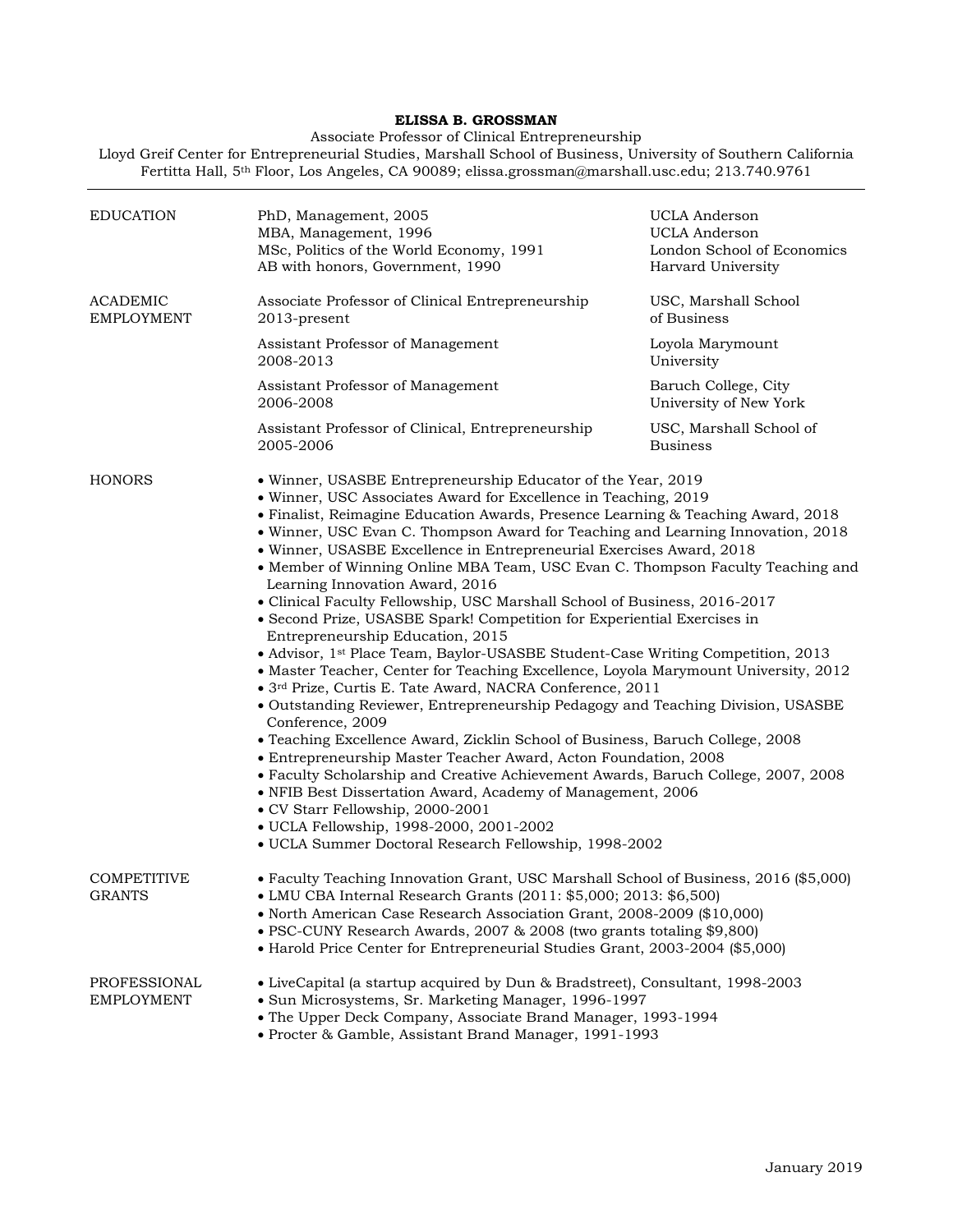| <b>TEACHING</b>                 |                                                                                                                                                                                                                                                                                                                                                                                                                                                                                                                                                                                                                                                                                                                                                                                                                                                                 |  |
|---------------------------------|-----------------------------------------------------------------------------------------------------------------------------------------------------------------------------------------------------------------------------------------------------------------------------------------------------------------------------------------------------------------------------------------------------------------------------------------------------------------------------------------------------------------------------------------------------------------------------------------------------------------------------------------------------------------------------------------------------------------------------------------------------------------------------------------------------------------------------------------------------------------|--|
| <b>COURSES</b><br><b>TAUGHT</b> | USC, Marshall School of Business, 2013-present<br>- GSBA 535: Opportunity Recognition & Implementation<br>- BAEP 551: Introduction to New Ventures<br>- BAEP 552: Cases in Feasibility Analysis (MS for Social Entrepreneurship program)<br>- BAEP 549: Venture Initiation (Master of Business for Veterans program)<br>- ACAD 182: Case Studies in Innovation<br>- BAEP 310: Launching Disruptive Ventures<br>- BAEP 450: Fundamentals of Entrepreneurship<br>- BAEP 451: The Management of New Enterprises<br>- BAEP 452: Feasibility Analysis<br>- BAEP 499: Gaming the System<br>- EXEC ED: Innovating in Your Company (2-day program)<br>- EXEC ED: Storytelling and Business (1-day program)<br>- EXEC ED (Food Industry Program): Disruptive Innovation (half-day program)<br>- NBCU EDGE Accelerator Program: Pitching Your Business (half-day program) |  |
|                                 | Loyola Marymount University, 2008-2013<br>- MBAH 611: Entrepreneurship<br>- MBAH/MBAB 698: Strategies for Managing New and Growing Ventures<br>- MBAH/MBAB 698: Technology Commercialization<br>- ENTR 3310: Introduction to Entrepreneurship<br>- ENTR 457: Entrepreneurship<br>- ENTR 498/ENTR 4381: Managing New Ventures<br>- BADM 1010: Business Perspectives / Business Institutions<br>- MBAI 692: Integrative Project (MBA capstone)<br>- HNRS 492: Honors Thesis (undergraduate capstone)<br>Baruch College, Zicklin School of Business, 2006-2008<br>- Field Center / New York Small Business Development Center,<br>Business Plan Seminar Series                                                                                                                                                                                                     |  |
|                                 | - MGT 3860: Entrepreneurship Management<br>- MGT 4862: Entrepreneurial and Small Business Experiences<br>- MGT 5000: Independent Study<br>USC, Marshall School of Business, 2005-2006<br>- BAEP 451: The Management of New Enterprises<br>- BAEP 452: Cases in Entrepreneurship - Feasibility Analysis<br>- BAEP 586: Exploring Entrepreneurship<br>- BUAD 495: Practicum in Business                                                                                                                                                                                                                                                                                                                                                                                                                                                                           |  |
|                                 | Other instruction<br>- Instructor: Feasibility Analysis, USC, Marshall School of Business, 2005<br>- Instructor: High Performance Management, CSU Channel Islands, 2004<br>- Instructor: Organizational Behavior, Pepperdine University, 1999<br>- Instructor: International Pre-Orientation, OB Unit, UCLA, 2000-2005<br>- PhD TA: Business Plan Development; Entrepreneurship and New Venture<br>Initiation; Strategy Management; Managing HR in Organizations; Negotiations                                                                                                                                                                                                                                                                                                                                                                                  |  |
| CURRICULUM<br>DEVELOPMENT       | USC, Marshall School of Business, 2013-present<br>Created the following new courses:<br>- BAEP 499: Gaming the System<br>- GSBA 535 (ENTR): Opportunity Recognition & Implementation (Online MBA)<br>- ACAD 182: Case Studies in Innovation (Iovine & Young Academy)<br>- BAEP 310: Launching Disruptive Ventures (Marshall/Iovine & Young Academy)                                                                                                                                                                                                                                                                                                                                                                                                                                                                                                             |  |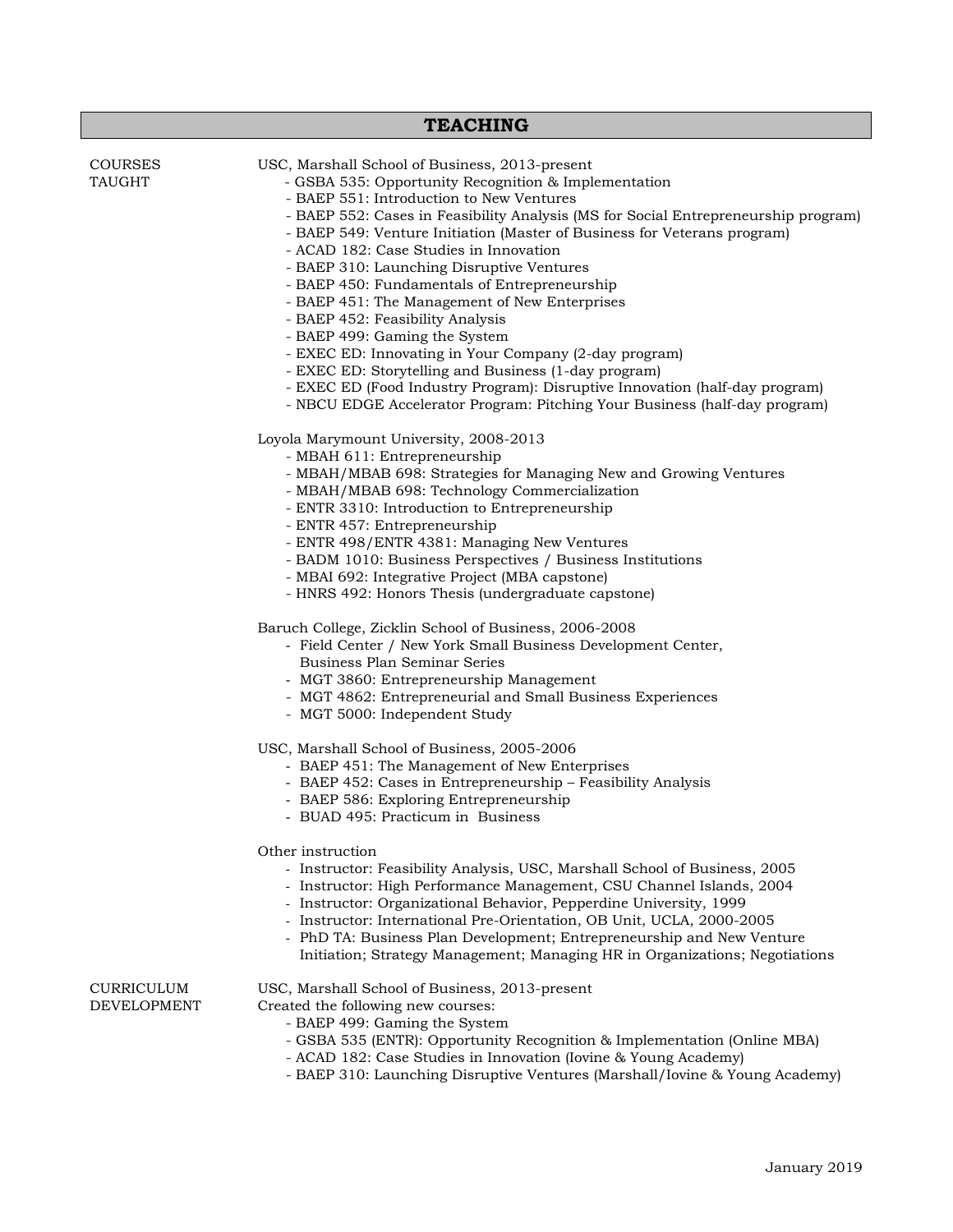Tailored versions of existing courses for specific programs:

- BAEP 549: Venture Initiation (Master of Business for Veterans program)
- BAEP 552: Cases in Feasibility Analysis (MS, Social Entrepreneurship program)

Led curriculum creation for USC Master of Integrated Design, Business, and Technology (MIDBT) Program (Design@USC), 2014-2015

- Primary author of 11 of 13 syllabi (passed through UCOC, approved by WASC):
	- $\checkmark$  Business Essentials (a 3-credit course)
	- $\checkmark$  Processes & Perspectives (a 3-credit course)
	- $\checkmark$  Opportunity & Uncertainty (a 3-credit course)
	- $\checkmark$  Decisions & Solutions (a 3-credit course)
	- $\checkmark$  Narrative & Storytelling (a 3-credit course)
	- $\checkmark$  Integrative Project (a 2-credit course)
	- $\checkmark$  Residential (a 2-credit course)
	- $\checkmark$  Integrated Practices Residential (a 2-credit course)
	- $\checkmark$  Capstone (a 3-credit course)
	- $\checkmark$  Directed Study (a 3-credit course, involving customizable mini courses)
	- $\checkmark$  Intensive (an optional 1-3 credit course)
- Faculty Lead and Author, Entrepreneurship Major (new), LMU, 2008-2011
- Introduction to Entrepreneurship (UG), LMU, 2011
- Managing New and Growing Ventures (UG), LMU, 2009
- Technology Commercialization (MBA), LMU, 2009
- Strategies for Managing New and Growing Ventures (MBA), LMU, 2008
- Entrepreneurial & Small Business Experiences (UG), Baruch College, 2006
- High Performance Management (MBA), CSU Channel Islands, 2004
- International Pre-Orientation Program (MBA), UCLA Anderson, 2000

PANELS, &

INVITED Teaching essentials. 2019 United States Association of Small Business and TALKS, Entrepreneurship Conference. Pre-Conference Workshop. St. Petersburg, FL.

WORKSHOPS The Flipped Classroom: Technology in teaching. 2018 Academy of Management Teaching and Learning Conference. Chicago, IL [a Pre-Conference Workshop and Live Lab, supported by Hewlett Packard, with Tawnya Means, University of Nebraska].

> Grossman, E. 2018. Disruptive teaching: Classroom moments to provide new perspectives. Invited talk at California Entrepreneurship Educators Conference. San Diego State University. San Diego, CA.

Grossman, E. 2017 (and 2016). Twelve rules of creative problem-solving. Invited talk at Los Angeles Trade Tech College, Los Angeles, CA.

Grossman, E. 2016. Teaching with serious games. Invited speaker at The Experiential Classroom VXII. University of Florida. Gainesville, FL.

Grossman, E. 2016. Quantifying opportunity. Invited "knowledge elective" instructor for International Council of Small Business Academy. Hoboken, NJ.

Grossman, E. 2016. Utilizing technology. Invited plenary ("core module" instructor) for International Council of Small Business Academy. Hoboken, NJ.

Grossman, E. 2016. She-E-O: Inspiration from women entrepreneurs. Invited moderator for alumnae panel, jointly run by USC Society of Trojan Women and USC Career Center. Irvine, CA.

Grossman, E. 2016. Sound bites and other startup food for thought. Invited talk at Los Angeles Trade Tech College. Los Angeles, CA.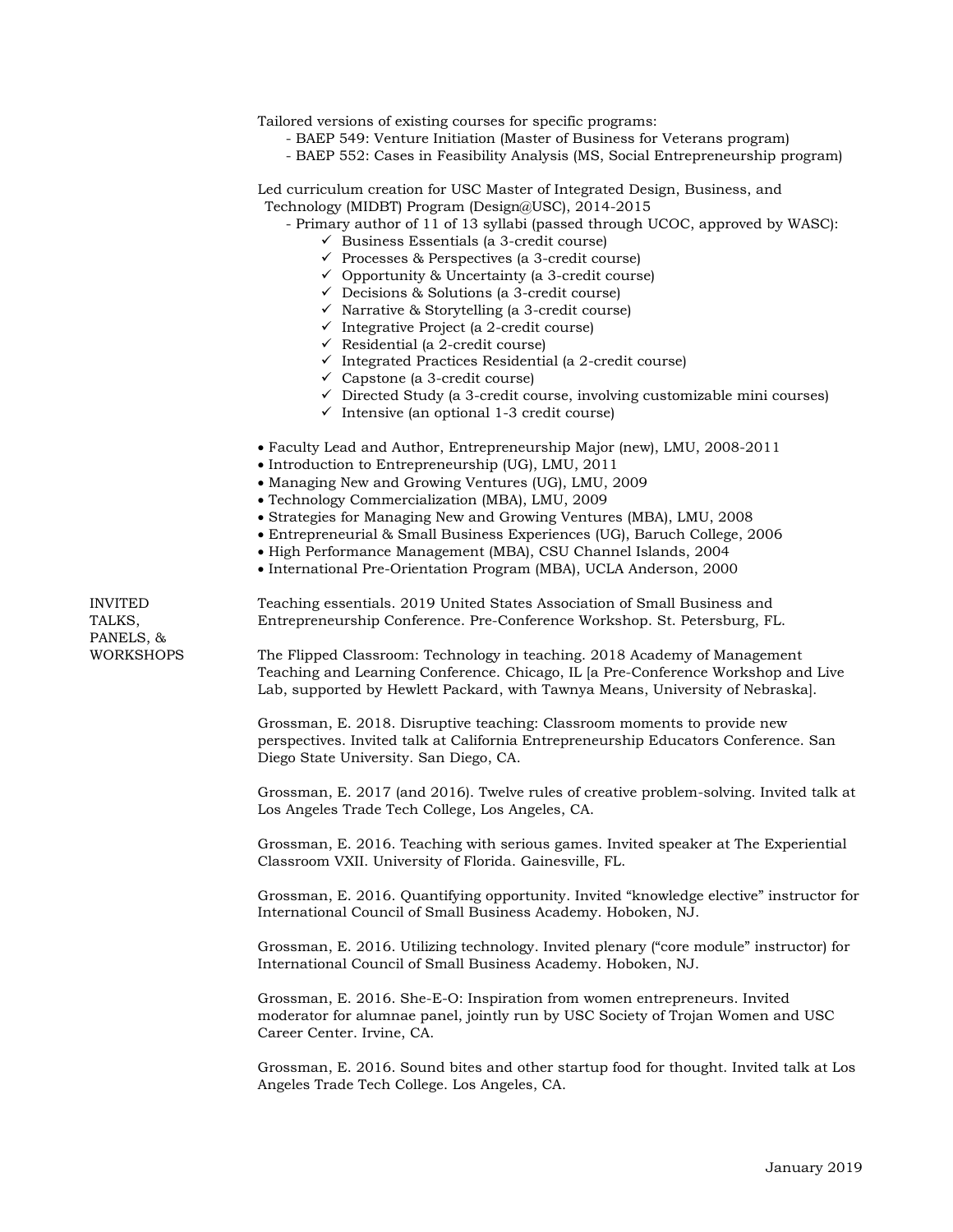Grossman, E. 2016. Using technology in traditional entrepreneurship classrooms. Invited plenary session speaker at California Entrepreneurship Educators Conference. San Diego State University. San Diego, CA. Grossman, E. and Means, T. 2015. Technology for the entrepreneurship classroom. Invited speaker for a two-talk series at The Experiential Classroom XVI. University of Florida. Gainesville, FL. Undergraduate and graduate curriculum. 2014 California Entrepreneurship Conference, San Diego, CA [a Panel, with Marilyn Stephens, Chapman University, and Mark Cannice, University of San Francisco]. Grossman, E. and Means, T. 2014. Technology for the entrepreneurship classroom. Invited speaker for a two-talk series at The Experiential Classroom XV. University of Florida. Gainesville, FL. Grossman, E. 2013. Unleashing your inner geek: Winning hearts and minds through the use of technology in and for the classroom. Invited speaker at The Experiential Classroom XIV. University of Florida. Gainesville, FL. Grossman, E. 2012. The live case study: Structuring a classroom visit to maximize student learning. Invited speaker at The Experiential Classroom XIII. Oklahoma State University. Tulsa and Stillwater, OK. Grossman, E. 2011. The business of invention: Assessing start-up feasibility. Invited speaker at the Orange County Inventors Forum. Costa Mesa, CA. REFEREED Observation 101. 2018 United States Association of Small Business and CONFERENCE Entrepreneurship Conference. Los Angeles, CA. PANELS & WORKSHOPS Walking our talk: Role modeling an entrepreneurial mindset for students. 2018 United States Association of Small Business and Entrepreneurship Conference. Los Angeles, CA [a Workshop, with Doan Winkel, John Carroll University]. The Flipped Classroom: Technology as teacher for technology in teaching. 2017 Academy of Management Teaching and Learning Conference. Atlanta, GA [a Pre-Conference Workshop and Live Lab supported by Dell, with Tawnya Means, University of Florida]. The FLIPPED Workshop: Technology for the Entrepreneurship Classroom. 2016 United States Association of Small Business and Entrepreneurship Conference. Tampa, FL [a Pre-Conference Workshop and Live Lab supported by Dell, with Tawnya Means, University of Florida]. Using technology in the entrepreneurship classroom. 2015 United States Association of Small Business and Entrepreneurship Conference. Tampa, FL [a Pre-Conference Workshop, with Tawnya Means, University of Florida]. Teaching 140 characters at a time: Disrupting entrepreneurship education. 2014 United States Association of Small Business and Entrepreneurship Conference. Fort Worth, TX [a Workshop, with Kathleen Allen, University of Southern California, and Jeff Cornwall, Belmont University]. Building a culture of proven learning in experiential entrepreneurship education. 2013 United States Association of Small Business and Entrepreneurship Conference. San Francisco, CA [a Workshop, with Edward Rogoff, Baruch College, City University of New York]. The classroom as "real world." 2012 Colleagues in Jesuit Business Education Conference. Los Angeles, CA.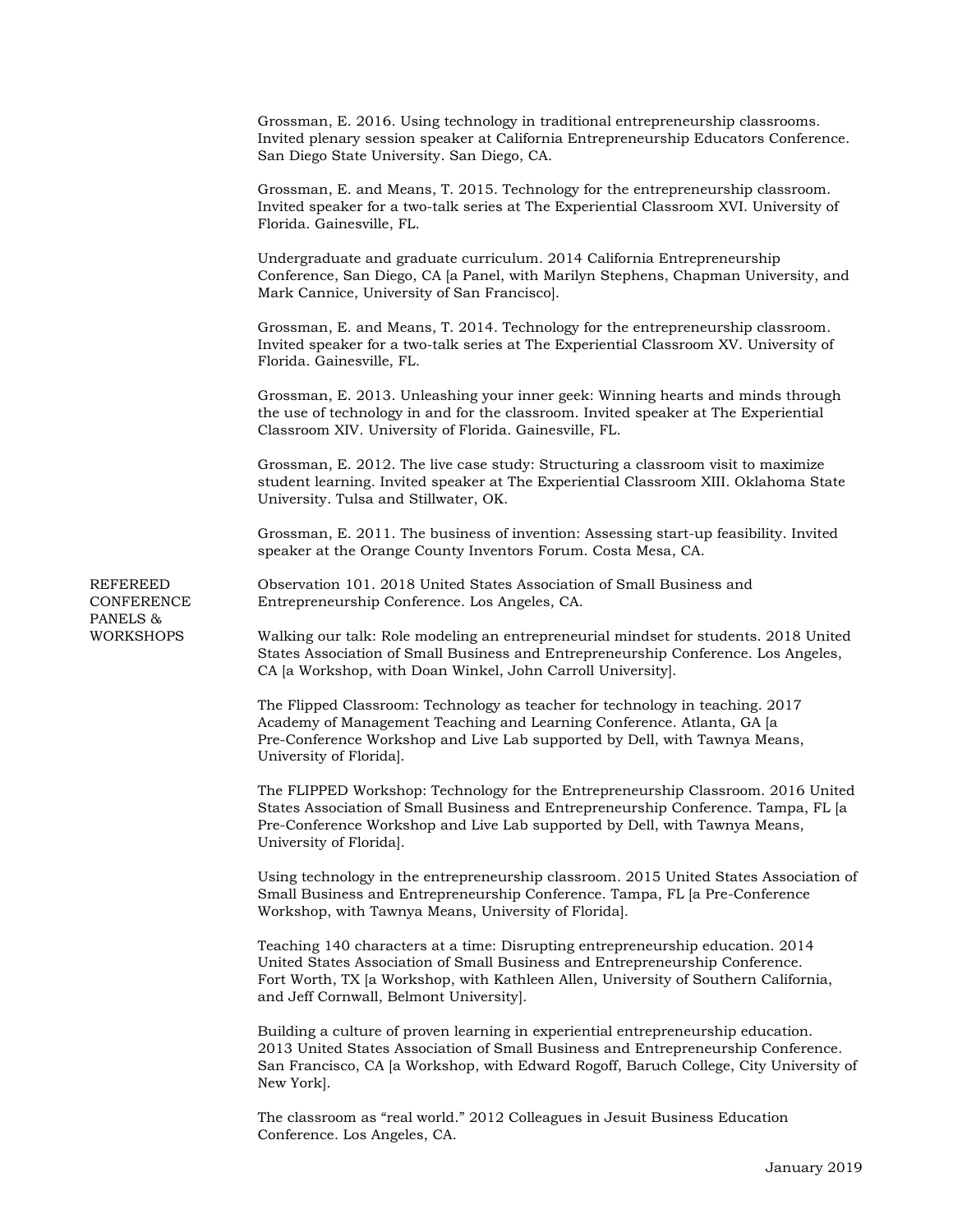What's school got to do with it? Creating entrepreneurs. 2012 White House Urban Economic Forum, Los Angeles, CA [invited moderator, with panelists Todd Park, United States Chief Technology Officer, and Lance Triggs, Operation Hope].s

Measuring the rigor of our programs. 2011 Global Consortium of Entrepreneurship Centers Conference, University of Southern California, Los Angeles, CA [invited lead facilitator of Plenary Session, with Michael Morris, Oklahoma State University; Monica Dean, Baruch College, City University of New York; and Pete Russo, Boston College].

Moving beyond the inertia of the business plan. 2011 National Collegiate Inventors and Innovators Alliance Conference. Washington, DC [co-moderator of a Panel, with Kathleen Allen, University of Southern California; also with Stephen Nichols, University of Texas at Austin and Tim Stearns, CSU Fresno].

Beyond the classroom: Moving your students from ideas to action. 2011 United States Association of Small Business and Entrepreneurship Conference. Hilton Head, SC [a Workshop, with Kathleen Allen and Steven Mednick, University of Southern California].

The questions every entrepreneurship center should answer. 2009 Global Consortium of Entrepreneurship Centers Conference. Rice University. Houston, TX [co-moderator of a Session, with Kathleen Allen, University of Southern California; also with Michael Camp, Ohio University, and Brad Hancock, Texas Christian University].

## **RESEARCH & EXTERNAL ACTIVITY**

PUBLICATIONS Grossman, E. and Grossman, D. 2017. The cardboard snowplow. A case for the USC Greif Center Case Series.

> Grossman, E. 2016. Weighing in: reflections on a steady diet of lean startup. In Morris, M.H. (ed.), *Annals of Entrepreneurship Education and Pedagogy*, Cheltenham, UK: Edward Elgar Publishing.

Grossman, E., Harmeling, S. 2016. Getting somewhere by going nowhere. A case for the USC Greif Center Case Series.

\Grossman, E. 2016. Raising a CleanBeeBaby [case and teaching note]. In Allen, K. *Launching New Ventures* (12th ed.), Cengage Learning.

Grossman, E. 2016. Realizing the vision of 'Vision to Learn' [case and teaching note]. In Allen, K. *Launching New Ventures* (12<sup>th</sup> ed.), Cengage Learning.

Grossman, E., Marks, T. 2014. From tablet and stylus to tablet and stylus: an almost 6,000-Year revolution in technology for teaching and learning. In Morris, M.H. (ed.), *Annals of Entrepreneurship Education and Pedagogy*, Cheltenham, UK: Edward Elgar Publishing.

Nakatsu, R., Grossman, E., and Iacovou, C. 2014. A taxonomy of crowdsourcing based on task complexity. *Journal of Information Science*, 40(3): 823-834.

Grossman, E. 2013. KenKen: The wisdom squared of puzzling businesses. *Entrepreneurship Theory and Practice*.

Grossman, E., Yli-Renko, H., and Janakiraman, R. 2012. Resource search, interpersonal similarity, and network valuation: An empirical study of nascent entrepreneurs' network emergence. *Journal of Management*, 38(6): 1760-1787*.*

Grossman, E. and Choi, D. 2010. NOVICA: The arts and crafts of social venturing. *Case Research Journal,* 30:4.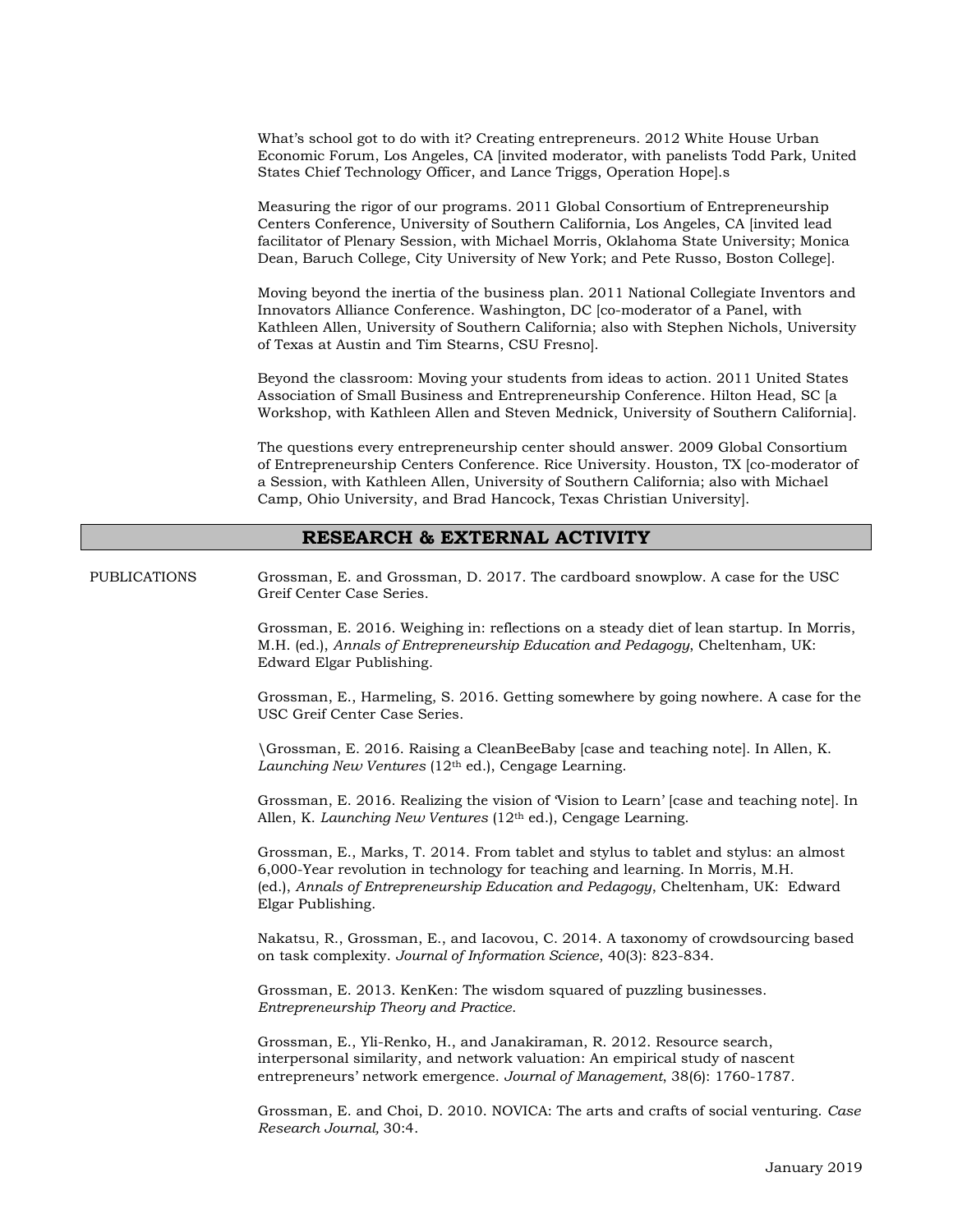|                                            | Grossman, E. 2009. Sound bites and other entrepreneurial food for thought. In<br>Creating Entrepreneurs, Kiesner, F. (Ed.) World Scientific: London.                                                                                                                                                     |
|--------------------------------------------|----------------------------------------------------------------------------------------------------------------------------------------------------------------------------------------------------------------------------------------------------------------------------------------------------------|
|                                            | Puryear, A., Rogoff, E., Lee, M-S., Heck, R., Grossman, E., Haynes, G., and J. Onochie.<br>2008. Sampling minority business owners and their families: The understudied<br>entrepreneurial experience. Journal of Small Business Management 46(5): 422-455.                                              |
| <b>WORKING</b><br>PAPERS &<br><b>CASES</b> | Grossman, E. and Perry, C. 2018. Sharon Osbourne: music industry pioneer, master of<br>reinvention, and bada\$\$ matriarch. (case & teaching note / drafts completed)                                                                                                                                    |
|                                            | Grossman, E. and Grossman, D. Fundamental principles of urban traffic flow. (a paper<br>being finalized for journal submission in early 2019)                                                                                                                                                            |
|                                            | Grossman, E. Predictive modeling of new venture success: a comparison of artificial and<br>human intelligence in assessments of early stage firm potential.                                                                                                                                              |
|                                            | Grossman, E. Escaping reality by escaping a room: the puzzling global trend. (case)                                                                                                                                                                                                                      |
| <b>PROCEEDINGS</b>                         | Nakatsu, R. and Grossman, E. 2012. Designing effective user interfaces for<br>crowdsourcing. Conference Proceedings of the 15 <sup>th</sup> International Conference on Human-<br>Computer Interaction.                                                                                                  |
|                                            | Grossman, E., Yli-Renko, H., and Janakiraman, R. 2007. Homophily and resource-<br>seeking behavior in new venture network formation. Frontiers of Entrepreneurship (Best<br>Paper Proceedings of the Babson College Entrepreneurship Conference): 413-427.                                               |
|                                            | Grossman, E. 2006. Theory and inaction: Comparing academic predictors and<br>practitioner assessments of entrepreneurial network value. Frontiers of<br>Entrepreneurship (Best Paper Proceedings of the Babson College Entrepreneurship<br>Conference): 335-249.                                         |
| <b>ONGOING</b><br><b>RESEARCH</b>          | Grossman, E. Genesis and generalizability: an examination of product-market fit<br>in the context of lean startup.                                                                                                                                                                                       |
| <b>CONFERENCE</b><br><b>PRESENTATIONS</b>  | Grossman, E. and Nakatsu, R. Funding through weak ties? An empirical investigation<br>of crowdfunding. Accepted for presentation, 2013 Babson College Entrepreneurship<br>Research Conference, Lyon, France.                                                                                             |
|                                            | Grossman, E. When action speaks louder than structure: Understanding network<br>outcomes as consequences of behavior. Accepted for presentation, 2010 Western<br>Academy of Management. [Presentation did not occur due to high-risk pregnancy]                                                          |
|                                            | Grossman, E. 2010. KenKen: The wisdom squared of puzzling businesses. United<br>States Association of Small Business and Entrepreneurship Conference. Nashville, TN.<br>[Presentation given by F. Kiesner due to my having a high-risk pregnancy / Slides and<br>detailed script provided to F. Kiesner] |
|                                            | Grossman, E. and Choi, D. 2009. NOVICA: The arts and crafts of social venturing. NYU<br>Stern School of Business, Satter Conference on Social Entrepreneurship, New York, NY.                                                                                                                            |
|                                            | Grossman, E. and Choi, D. 2009. NOVICA: The arts and crafts of social venturing.<br>North American Case Research Association Conference. Santa Cruz, CA.                                                                                                                                                 |
|                                            | Grossman, E., Yli-Renko, H., and Janakiraman, R. 2009. Resource search,<br>psychological distance, and network tie formation: An empirical study of network<br>emergence. Academy of Management Conference. Chicago, IL.                                                                                 |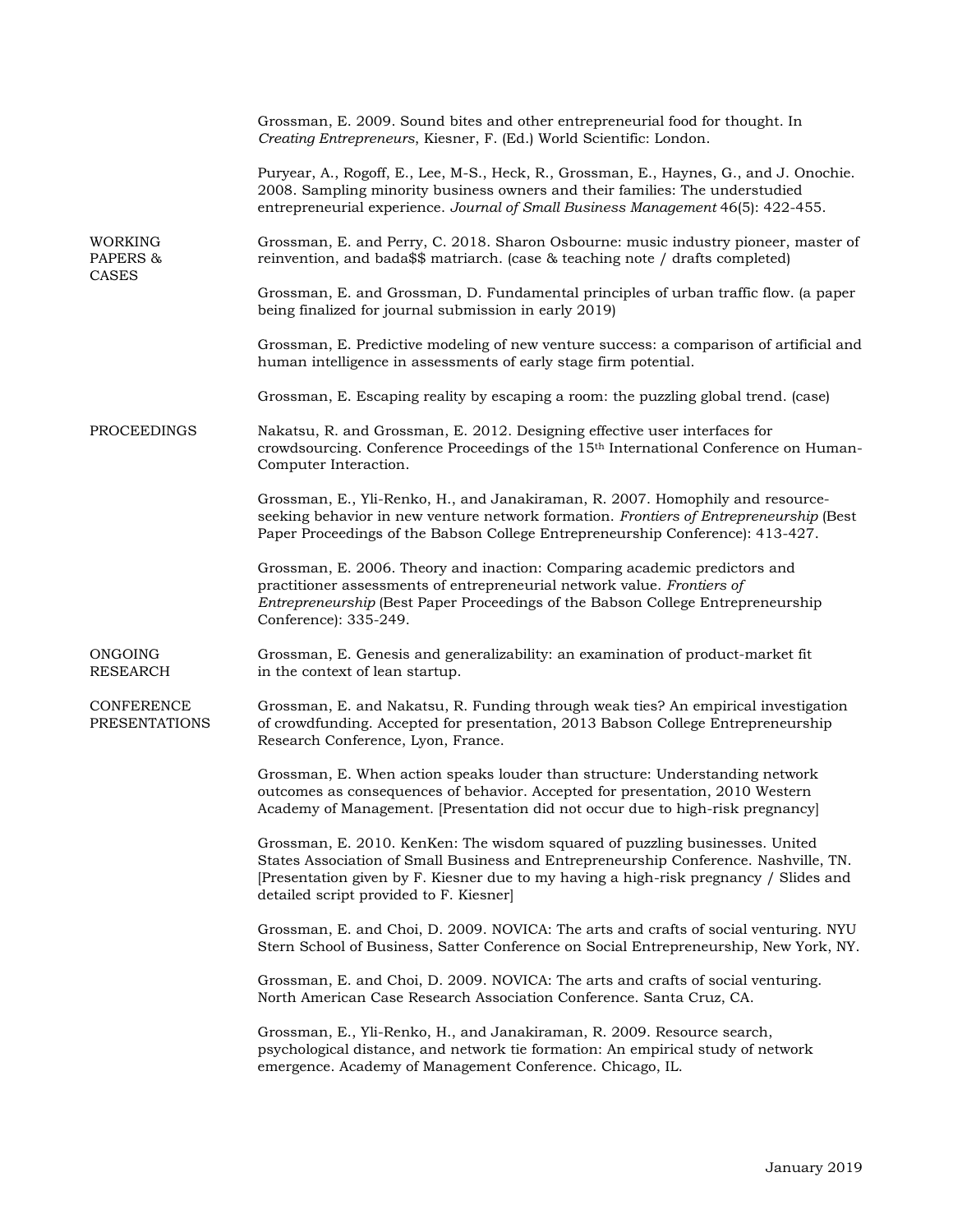Chen, D., Choi, D., and Grossman, E. 2009. The impact of cultural and social structural differences on the performance of ventures founded by Asian Americans. International Council for Small Business Conference. Seoul, South Korea.

Grossman, E., Yli-Renko, H., & Janakiraman, R. 2008. Homophily and resource search as drivers of new venture network value: The nascent entrepreneurs' perspective. Greif Research Symposium. University of Southern California. Los Angeles, CA.

Puryear, A., Rogoff, E., Lee, M.-S., Heck, R., E. Grossman, Haynes G., and Onochie, J. 2007. Sampling minority business owners and their families: The understudied entrepreneurial experience. Kauffman Symposium on Entrepreneurship and Innovation. Kansas City, MO.

Grossman, E. 2007. Network emergence in nascent entrepreneurship. Junior Faculty Paper Development Workshop. Strategic Management Society Conference. San Diego, CA.

Puryear, A., Rogoff, E., Lee, M.-S., Heck, R., Grossman, E., Haynes, G. and Onochie, J. 2007. Sampling minority business owners and their families: The understudied entrepreneurial experience. United States Association of Small Business and Entrepreneurship / Small Business Institute Conference. Orlando, FL.

Grossman, E., Yli-Renko, H., and Janakiraman, R. 2007. Homophily and resourceseeking behavior in new venture network formation. Babson College Entrepreneurship Conference. Madrid, Spain.

Grossman, E. 2006. Theory and inaction: Comparing academic predictors and practitioner assessments of entrepreneurial network value. Babson College Entrepreneurship Conference. Bloomington, IN.

Grossman, E. 2006. The chicken and the egg revisited: Networking and networks in new venturing. USF - Silicon Valley Global Entrepreneurship Conference. San Francisco, CA.

Grossman, E. 2006. You schmooze, you lose: Extracting value from entrepreneurial networks and entrepreneurial networking. United States Association of Small Business and Entrepreneurship / Small Business Institute Conference. Tucson, AZ.

Grossman, E. 2005. Realizing web survey potential: Traditional issues in a new channel or new issues in an untraditional channel? Southwest Academy of Management Conference Proceedings. Dallas, TX.

Grossman, E. 2005. New venture creation and network tie formation. Doshisha University ITEC Workshop. Kyoto, Japan.

Grossman, E. and Porter, D. 2002. The impact of gender on manager's perceptions of their own and others' organizational commitment. Hawaii International Conference on Business, Conference Proceedings. Honolulu, HI. [Presentation given by D. Porter]

INVITED Grossman, E. Who matter most to entrepreneurs? 2008. Invited talk at the Yale School TALKS of Management. New Haven, CT.

CONFERENCE Invited Track Chair, Social Enterprises and Social Responsibility Track, 2013 North SERVICE American Case Research Association Conference, Victoria, British Columbia, Canada.

> Invited Track Chair, Social and Environmental Entrepreneurship Track, 2012 North American Case Research Association Conference. Boston, MA.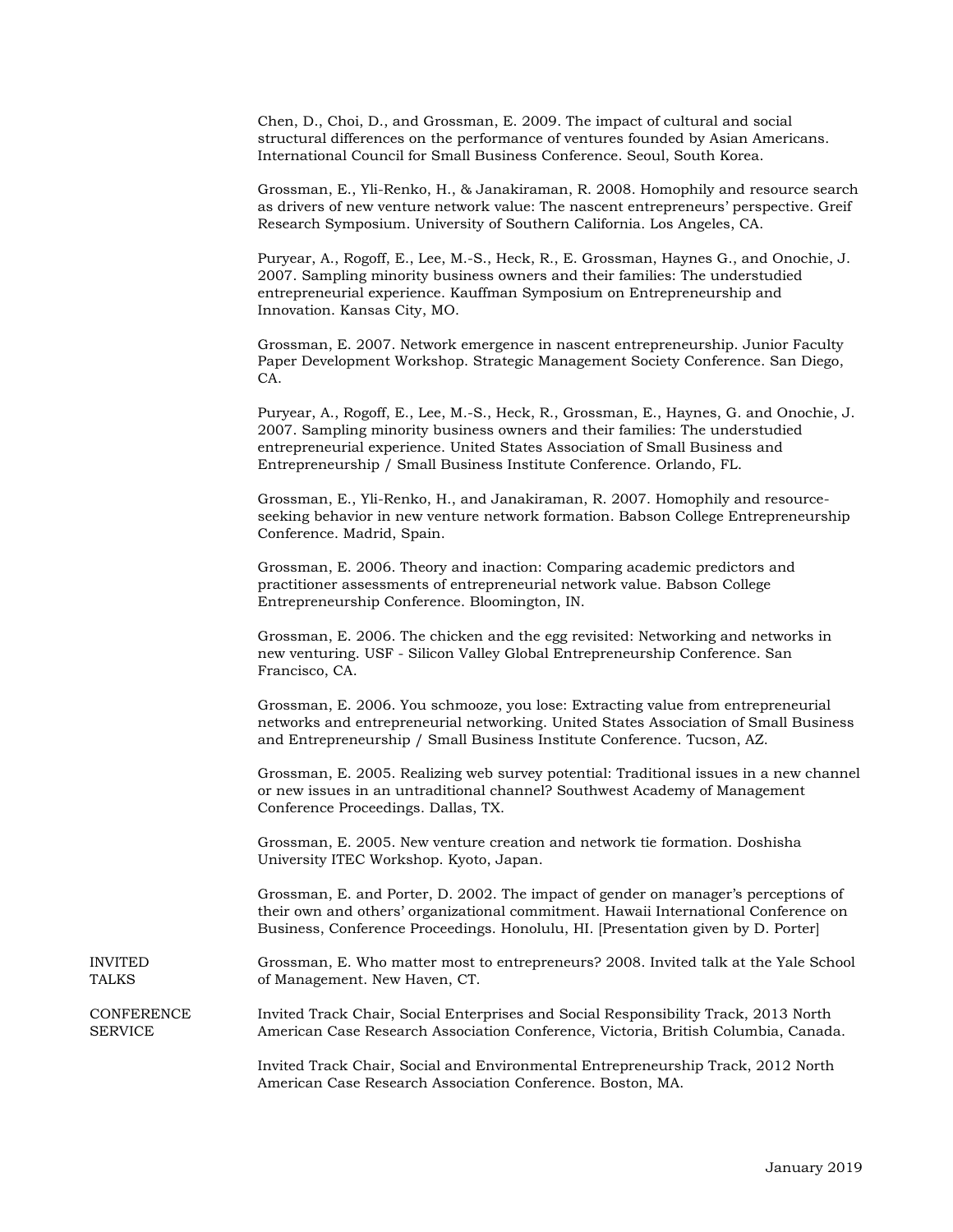|                                       | Invited Track Chair, Social and Environmental Entrepreneurship Track, 2011 North<br>American Case Research Association Conference. San Antonio, TX.                                                                                                                                                                                                                                                                                              |  |
|---------------------------------------|--------------------------------------------------------------------------------------------------------------------------------------------------------------------------------------------------------------------------------------------------------------------------------------------------------------------------------------------------------------------------------------------------------------------------------------------------|--|
|                                       | Invited Member, Faculty Taskforce, 2011 Big Task Conference. Pasadena, CA.                                                                                                                                                                                                                                                                                                                                                                       |  |
|                                       | Discussant, 2008 Greif Research Symposium. University of Southern California, Los<br>Angeles, CA.                                                                                                                                                                                                                                                                                                                                                |  |
|                                       | Session Moderator, 2006 USF - Silicon Valley Global Entrepreneurship Conference. San<br>Francisco, CA.                                                                                                                                                                                                                                                                                                                                           |  |
| <b>REVIEWING</b><br><b>ACTIVITIES</b> | • Advisory Board Member, Annals of Entrepreneurship Education and Pedagogy,<br>2013-2016                                                                                                                                                                                                                                                                                                                                                         |  |
|                                       | • Editorial Review Board Member, Journal of Small Business Management, 2012-2014<br>• Ad hoc reviewing for Entrepreneurship Research Journal, Case Research Journal,<br>Entrepreneurship Theory and Practice, Journal of Management, Journal of Small<br>Business Management, Strategic Entrepreneurship Journal,<br>• Conference reviewing for Academy of Management, USASBE, NACRA                                                             |  |
| <b>SERVICE</b>                        |                                                                                                                                                                                                                                                                                                                                                                                                                                                  |  |
| <b>UNIVERSITY</b>                     | • Senator, USC Academic Senate, 2018-present<br>• Member, USC Academic Senate Executive Board Nominating Committee, 2018-<br>present<br>• Member, University Committee on Curriculum (UCOC), 2017-present                                                                                                                                                                                                                                        |  |
| COLLEGE                               | • President, Marshall School Faculty Council, 2018-present (Member, 2017-present)<br>• Member, Committee for Undergraduate Programs (CUP), 2013-present<br>• Member, MBA.PM Curriculum Revision Task Force, 2018<br>• Member, Online MBA Admissions Committee, 2014-2015<br>• Member, Online MBA Task Force, 2013-2015<br>• Lead, USC-WIRED MIDBT Curriculum Task Force, 2014-2015<br>· Member, Fertitta Hall Instructional Committee, 2013-2014 |  |
| <b>DEPARTMENT</b>                     | • Chair, Greif Center Faculty Search Committee, 2014-2018<br>• Chair, Greif Center Undergraduate Curriculum Committee, 2014-present<br>· Undergraduate Electives Advisor, 2017-present<br>· Member, Greif Center APR Committee, 2014, 2018<br>• Chair, Greif PEG Committee, 2016                                                                                                                                                                 |  |

- Member, Greif Center Curriculum Committee (grad & undergrad), 2013-2014
- Member, Greif Center Case Research Taskforce, 2013-2014

- OTHER Executive Advisory Board Member, Global Consortium of Entrepreneurship Centers, 2017-present (Awards judge and Submissions Reviewer, 2018-present)
	- Invited Head Judge, USASBE Awards (pending for 2020 conference)
	- Invited Faculty Mentor, USASBE Doctoral Consortium, 2012-2015
		- Invited Judge, USASBE Awards (multiple panels), 2013-2014
		- Member, Academy of Management, Entrepreneurship Division, Teaching Committee, 2008-2015

At Loyola Marymount University

- Member, University Academic Program Review Committee (APRC)
- Member, University Intellectual Property Advisory Committee
	- Faculty Lead, 2012 White House Urban Economic Forum
	- Panelist, LMU New Faculty Orientation, "Engaged Learning" session
	- Member, Management Department, Faculty Search Committee
	- Instructor, LMU Freshman Orientation
	- Faculty Speaker, Preview Day